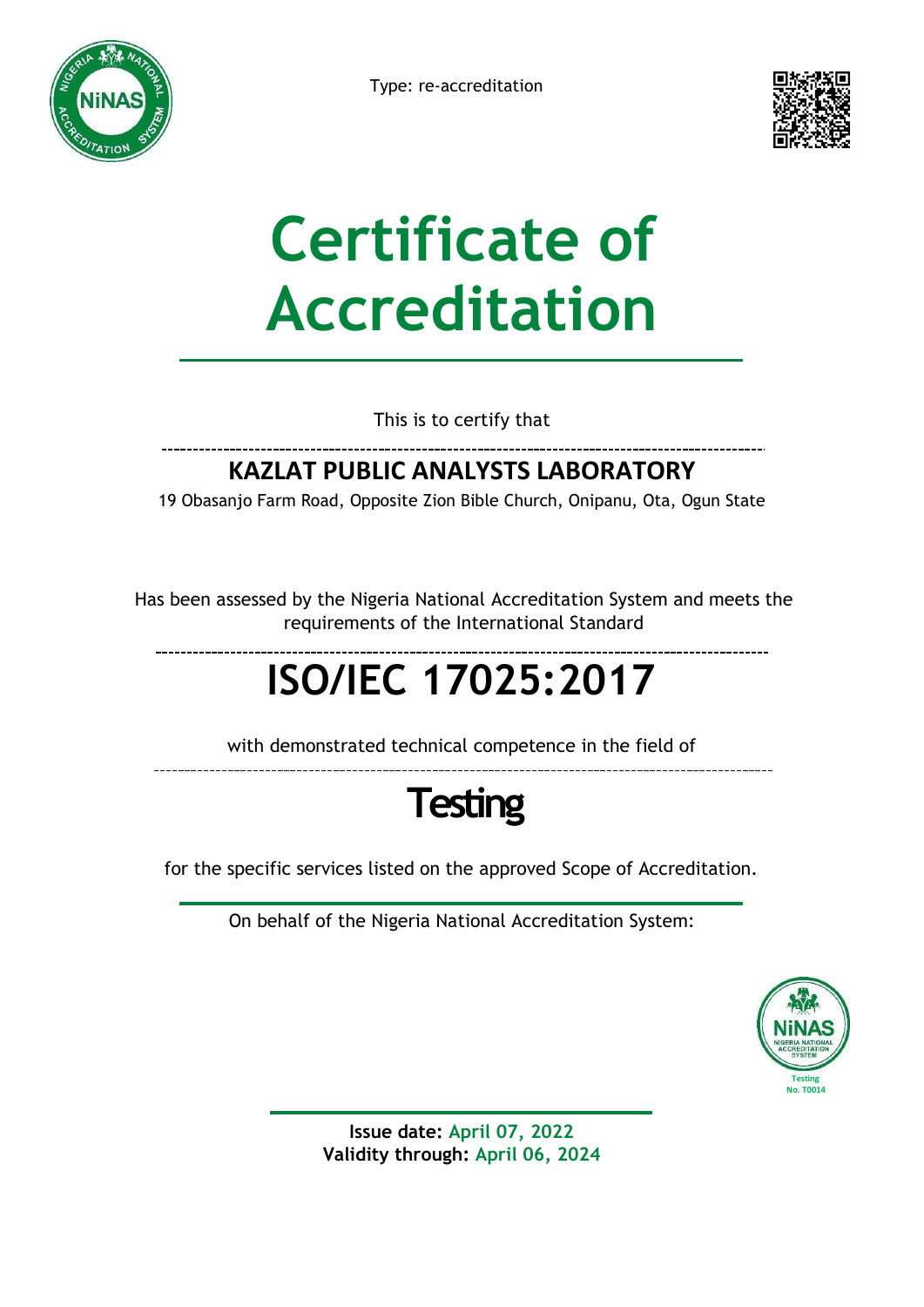#### **Scope of Accreditation Chemical and Microbiology Testing Laboratory KAZLAT Public Analysts Laboratory** 19 Obasanjo Farm Road, Opposite Zion Bible Church, Onipanu, Ota, Ogun State

 **Schedule No.: T 0014 Issue No. 2: 07 04, 2022 Valid to: 06 04, 2022**

| Materials/<br><b>Products Tested</b> | Types of Tests/ Properties Measured /<br><b>Range of Measurements</b> | <b>Standard Specifications / Techniques Used</b> |                               |
|--------------------------------------|-----------------------------------------------------------------------|--------------------------------------------------|-------------------------------|
|                                      | pH determination                                                      | AOAC 2019. 923.03                                | Electrode meter               |
|                                      | Conductivity determination                                            | AOAC 2019:925.10                                 | Electrode meter               |
|                                      | Determination of moisture content                                     | AOAC 2016. 935.29                                | Drying oven                   |
|                                      | <b>Ash Content Determination</b>                                      | AOAC 2019. 923.03                                | Muffle furnace                |
|                                      | Determination of crude fiber                                          | AOAC 2019 962:09                                 | Muffe furnace                 |
|                                      | Determination of fat(crude)/ Ether extract                            | AOAC 2019 954:02                                 | Seperating funnel, Water bath |
|                                      | Determination of water hardness                                       | AOAC 2019 973:52                                 | <b>Butette</b>                |
|                                      | Determination of lodine content in salt                               | NIS 168:2004                                     | <b>Butette</b>                |
|                                      | Determination of iron                                                 | <b>APHA 2017</b>                                 | UV-visible spectrophotometer  |
| <b>Food and water</b>                | Determination of lodine value in fats& oil                            | IS 548: 2010                                     | <b>Butette</b>                |
|                                      | Determination of Nitrate in water                                     | APHA 2017:4-126                                  | UV-visible spectrophotometer  |
|                                      | Determination of Nitrite in water                                     | APHA 2017:4-124                                  | UV-visible spectrophotometer  |
|                                      | Determination of Sulphate in water                                    | AOAC 973:57                                      | UV-visible spectrophotometer  |
|                                      | Determination of Total Protein                                        | AOAC 2019. 955.04                                | Kjeldhal & Burette            |
|                                      | Determination of specific gravity                                     | AOAC 945.06                                      | Pycnometer                    |
|                                      | <b>Determination of Aflatoxins</b>                                    | AOAC 990.33                                      | <b>HPLC</b>                   |
|                                      | Determination of Fat-soluble vitamins                                 | AOAC 979.24                                      | <b>HPLC</b>                   |
|                                      | Determination of water-soluble vitamins                               | <b>ASEAN Manual of Food Analysis</b>             | <b>HPLC</b>                   |
|                                      |                                                                       |                                                  |                               |
|                                      | <b>Total Aerobic Microbial Plate counts</b>                           | AOAC 966.23C                                     | Incubator                     |
|                                      | <b>Yeasts and moulds</b>                                              | AOAC 966.23C                                     | Incubator                     |
|                                      | Escherichia coli                                                      | AOAC 966.23C                                     | Incubator                     |
|                                      | Salmonella spp                                                        | AOAC 966.23C                                     | <b>Incubator</b>              |
|                                      | Shigella spp                                                          | AOAC 966.23C                                     | Incubator                     |
|                                      | Staphylococcus spp                                                    | AOAC 966.23C                                     | Incubator                     |